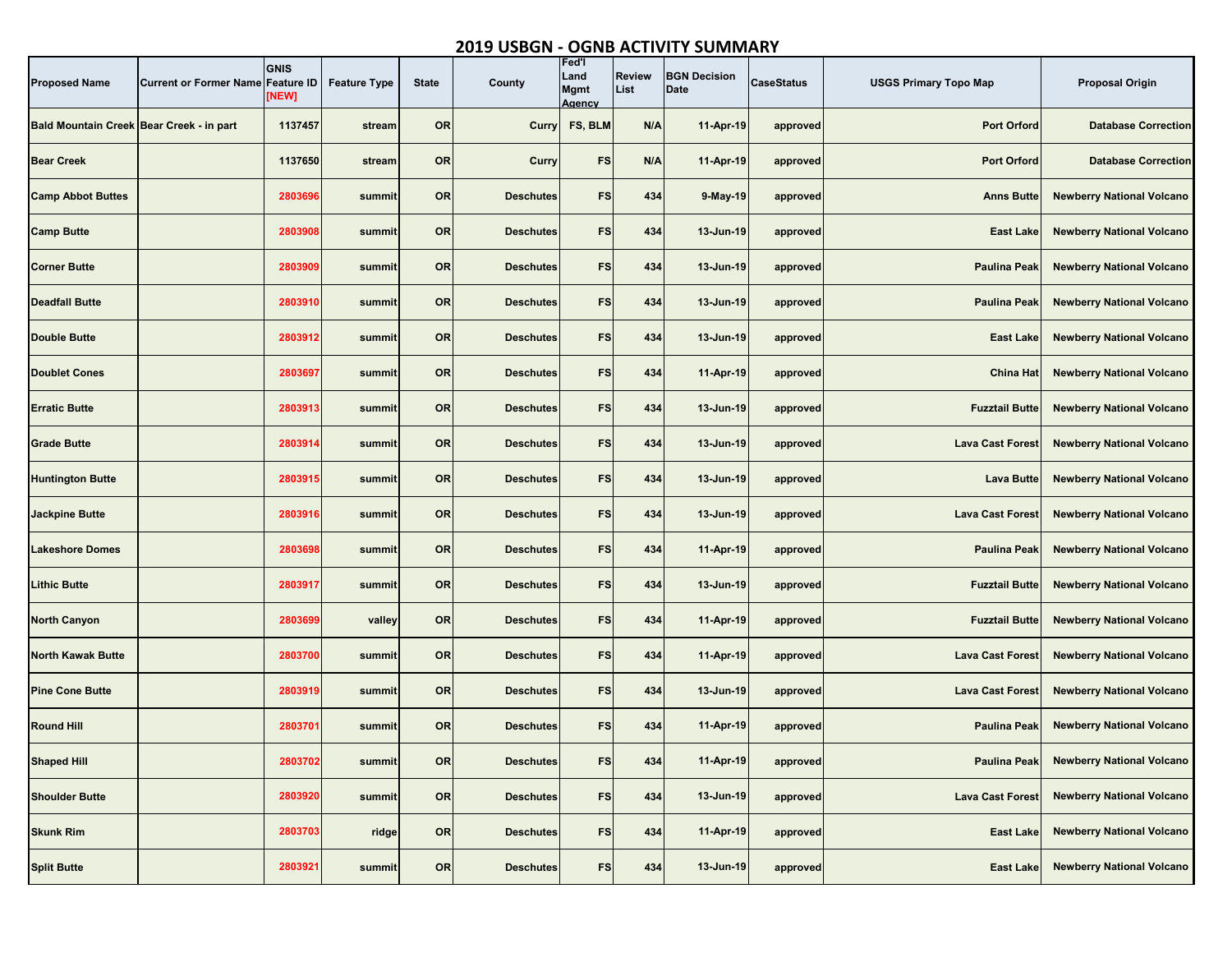## **2019 USBGN - OGNB ACTIVITY SUMMARY**

| <b>Washed Butte</b>                           |                    | 2803922 | summit | <b>OR</b> | <b>Deschutes</b>             | <b>FS</b>      | 434 | 13-Jun-19 | approved      | <b>Evans Well</b>             | <b>Newberry National Volcano</b> |
|-----------------------------------------------|--------------------|---------|--------|-----------|------------------------------|----------------|-----|-----------|---------------|-------------------------------|----------------------------------|
| <b>Abacus Buttes</b>                          |                    | 2803906 | range  |           | <b>OR</b> Deschutes, Klamath | <b>FS</b>      | 434 | 13-Jun-19 | approved      | <b>Moffitt Butte</b>          | <b>Newberry National Volcano</b> |
| <b>Wyllie Creek</b>                           | <b>Wiley Creek</b> | 1152371 | stream | <b>OR</b> | Grant                        | <b>FS</b>      | 434 | 11-Apr-19 | approved      | Fox                           | <b>Family Name Correction</b>    |
| <b>Wyllie Creek</b>                           | <b>Wiley Creek</b> | 1161592 | stream | <b>OR</b> | Grant                        |                | 434 | 11-Apr-19 | approved      | <b>Aldrich Mountain North</b> | <b>Family Name Correction</b>    |
| <b>Alignment Butte</b>                        |                    | 2803907 | summit | OR        | Lake                         | <b>FS</b>      | 434 | 13-Jun-19 | approved      | <b>Spring Butte</b>           | <b>Newberry National Volcano</b> |
| <b>Dogleg Butte</b>                           |                    | 2803911 | summit | <b>OR</b> | Lake                         | <b>FS</b>      | 434 | 13-Jun-19 | approved      | <b>Indian Butte</b>           | <b>Newberry National Volcano</b> |
| <b>Waterfall Rim</b>                          |                    | 2803705 | ridge  | <b>OR</b> | Lake                         | <b>FS</b>      | 434 | 11-Apr-19 | approved      | <b>South Ice Cave</b>         | <b>Newberry National Volcano</b> |
| <b>Blink Creek</b>                            |                    | 2797803 | stream | <b>OR</b> | Lane                         | <b>FS</b>      | 432 | 14-Feb-19 | approved      | <b>Mount David Douglas</b>    | Local                            |
| <b>Nelscott Creek</b>                         |                    | 2803695 | stream | <b>OR</b> | Lincoln                      |                | 434 | 11-Apr-19 | approved      | <b>Lincoln City</b>           | Local                            |
|                                               |                    |         |        |           |                              |                |     |           |               |                               |                                  |
| <b>Sohmer Creek</b>                           |                    |         | stream | <b>OR</b> | <b>Baker</b>                 |                | 434 |           | review listed | <b>Rock Creek</b>             | Local                            |
| <b>Ahmoolint Creek</b>                        |                    |         | stream | <b>OR</b> | <b>Benton</b> FS             |                | 436 |           | review listed | <b>Wren, Marys Peak</b>       | <b>Marys Peak Alliance</b>       |
| <b>Ahngeengeen Creek</b>                      |                    |         | stream | <b>OR</b> | <b>Benton</b>                |                | 436 |           | review listed | <b>Wren</b>                   | <b>Marys Peak Alliance</b>       |
| <b>Ahnhoots Creek</b>                         |                    |         | stream | <b>OR</b> | <b>Benton</b>                |                | 436 |           | review listed | <b>Wren</b>                   | <b>Marys Peak Alliance</b>       |
| Ahntkwahkwah<br><b>Creek</b>                  |                    |         | stream | <b>OR</b> | <b>Benton</b>                |                | 436 |           | review listed | <b>Wren</b>                   | <b>Marys Peak Alliance</b>       |
| <b>Ahshahyum Creek</b>                        |                    |         | stream | <b>OR</b> | <b>Benton</b>                | <b>FS</b>      | 436 |           | review listed | <b>Wren</b>                   | <b>Marys Peak Alliance</b>       |
| <b>Ahsney Creek</b>                           |                    |         | stream | <b>OR</b> | <b>Benton</b>                | <b>FS</b>      | 436 |           | review listed | <b>Alsea</b>                  | <b>Marys Peak Alliance</b>       |
| Lo wa' ha yu Creek                            |                    |         | stream | <b>OR</b> | <b>Benton</b>                | <b>BLM</b>     | 436 |           | review listed | Alsea, Marys Peak             | <b>Marys Peak Alliance</b>       |
| <b>Pa'wint Creek</b>                          |                    |         | stream | OR        | <b>Benton</b>                | <b>BLM, FS</b> | 436 |           | review listed | <b>Alsea</b>                  | <b>Marys Peak Alliance</b>       |
| <b>Wusi'n Creek</b>                           |                    |         | stream | <b>OR</b> | <b>Benton</b>                | BLM, FS        | 436 |           | review listed | <b>Alsea, Marys Peak</b>      | <b>Marys Peak Alliance</b>       |
| Yaqo'n Creek                                  |                    |         | stream | <b>OR</b> | <b>Benton, Lincoln</b>       | <b>FS</b>      | 436 |           | review listed | <b>Marys Peak</b>             | <b>Marys Peak Alliance</b>       |
| Ka Kwi-Tuhu-u<br><b>Creek</b>                 | <b>Squaw Creek</b> | 1150231 | stream | <b>OR</b> | <b>Grant, Harney</b>         | <b>FS</b>      | 410 |           | review listed | <b>Magpie Table</b>           | May 30, 2012                     |
| <b>Trail Creek</b>                            | <b>Squaw Creek</b> | 1150256 | stream | <b>OR</b> | Grant, Umatilla              | <b>FS</b>      | 412 |           | review listed | <b>Silver Butte</b>           | December 12, 2012                |
| <b>South Harney Lake</b><br><b>Hot Spring</b> |                    |         | spring | <b>OR</b> | Harney                       | <b>FWS</b>     | 433 |           | review listed | <b>Southeast Harney Lake</b>  | <b>USGS</b>                      |